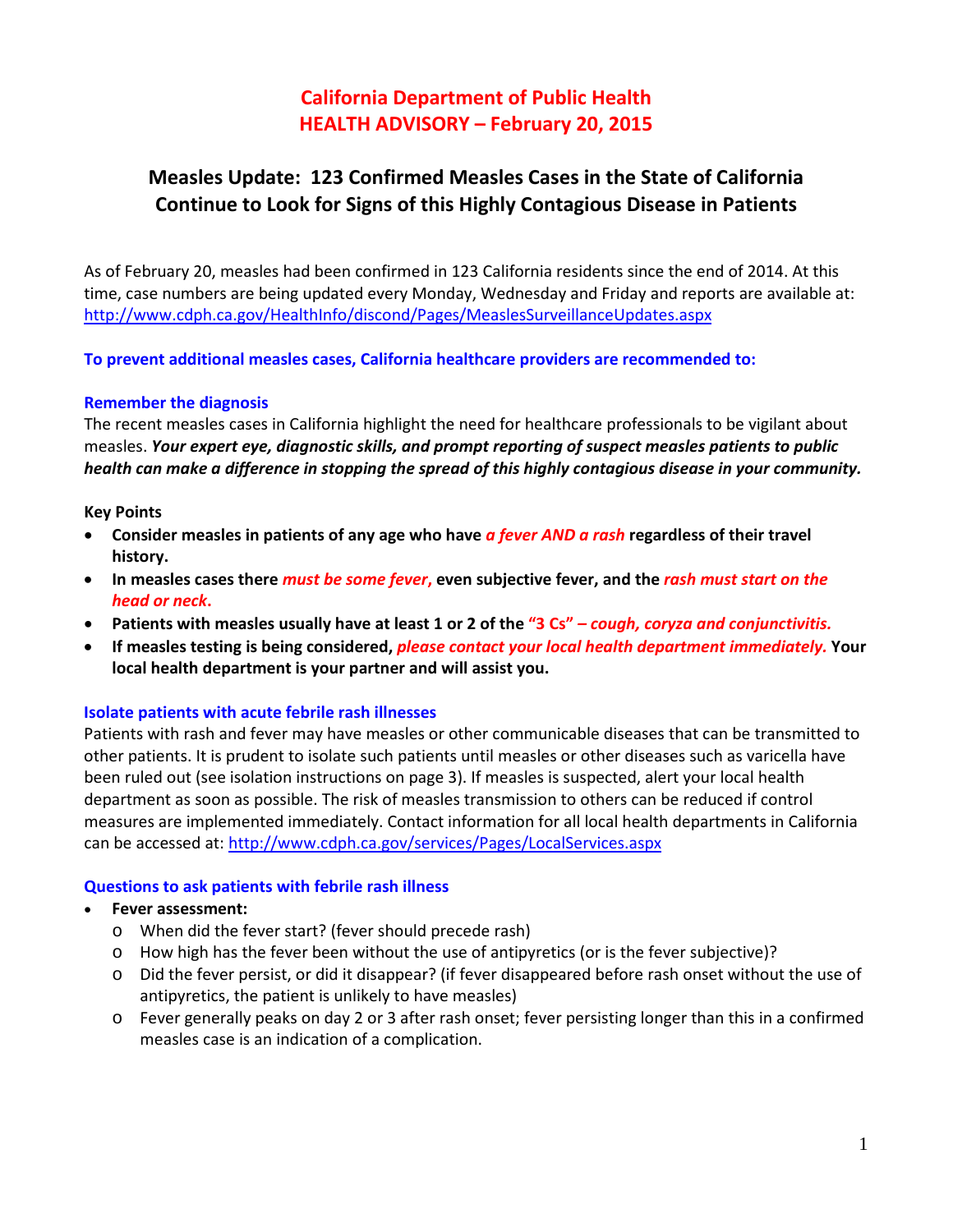## • **Rash assessment:**

- o Measles rashes typically start on the forehead at the hairline and behind the ears and then spread downwards to the rest of the body; measles rashes in vaccinated people follow the same pattern but may be less intense and may not spread to the entire body.
- o Measles rashes are initially erythematous and maculopapular but progress to confluence in the same manner as the spread of the rash. Confluence is most prominent on the face.
- $\circ$  The rash begins to clear on the third or fourth day in the same order it appeared; duration of the rash is usually 6-7 days. Rashes may resolve more quickly in vaccinated people.
- o During the initial stages of the rash, it is red and blanches with pressure. As the rash fades, it takes on a coppery appearance, after which a brownish discoloration is seen that does not clear with pressure.

**Note:** The only people who have measles rashes that do not start on the head or neck are adults who received killed measles vaccine during 1963-1967 and develop what is called "atypical" measles, but this is not common and testing should be prioritized to patients with typical measles rashes.

## • **Questions for rash assessment:**

- o When did the rash start? (persons with measles are infectious for 4 days before rash onset)
- o What does the rash look like? (typically red and maculopapular at onset)
- o Where is the rash located? (it should at least be on the head)
- o What was the progression of the rash? (i.e., did it begin on head and spread down?)
- o Has the rash started disappearing? (in classic measles, the rash does not begin to disappear until 3-4 days after rash onset; in vaccinated individuals, the rash may disappear faster, but it should still last at least several days)
- $\circ$  Does the rash itch? (measles rashes may itch, but not until at least the fourth day after rash onset)
- $\circ$  Consider taking a photo of the rash to share with the local public health department.
- o Are there alternative explanations for the rash (e.g., has the patient been on antibiotics)? See page 4 for possible alternative diagnoses.

### • **Assessment of other symptoms:**

- o Classic measles symptoms typically include the "3 Cs"- cough, coryza and conjunctivitis.
- $\circ$  Does the patient have cough, runny nose, red eyes, or white (Koplik) spots in the mouth? (it is unusual for unvaccinated people not to have at least 1 or 2 of the 3 Cs).
- $\circ$  Is the patient miserable? (in classic measles, children are always miserable; adults may be less miserable).
- o In previously vaccinated persons, symptoms may be milder and all 3 Cs may not be present.

### • **Other questions:**

o Has patient received MMR vaccine? If so, how many doses, and when?

**Note:** Although documentation of receipt of two doses of MMR vaccine or a prior positive measles IgG test result makes the diagnosis of measles less likely, measles can still occur in such persons.

o Has patient traveled outside of North or South America or had contact with international travelers (including transit through an international airport or visit to an international tourist attraction in the U.S.), visits to healthcare facilities or crowded locations, or contact with ill individuals in the 7-21 days before rash onset?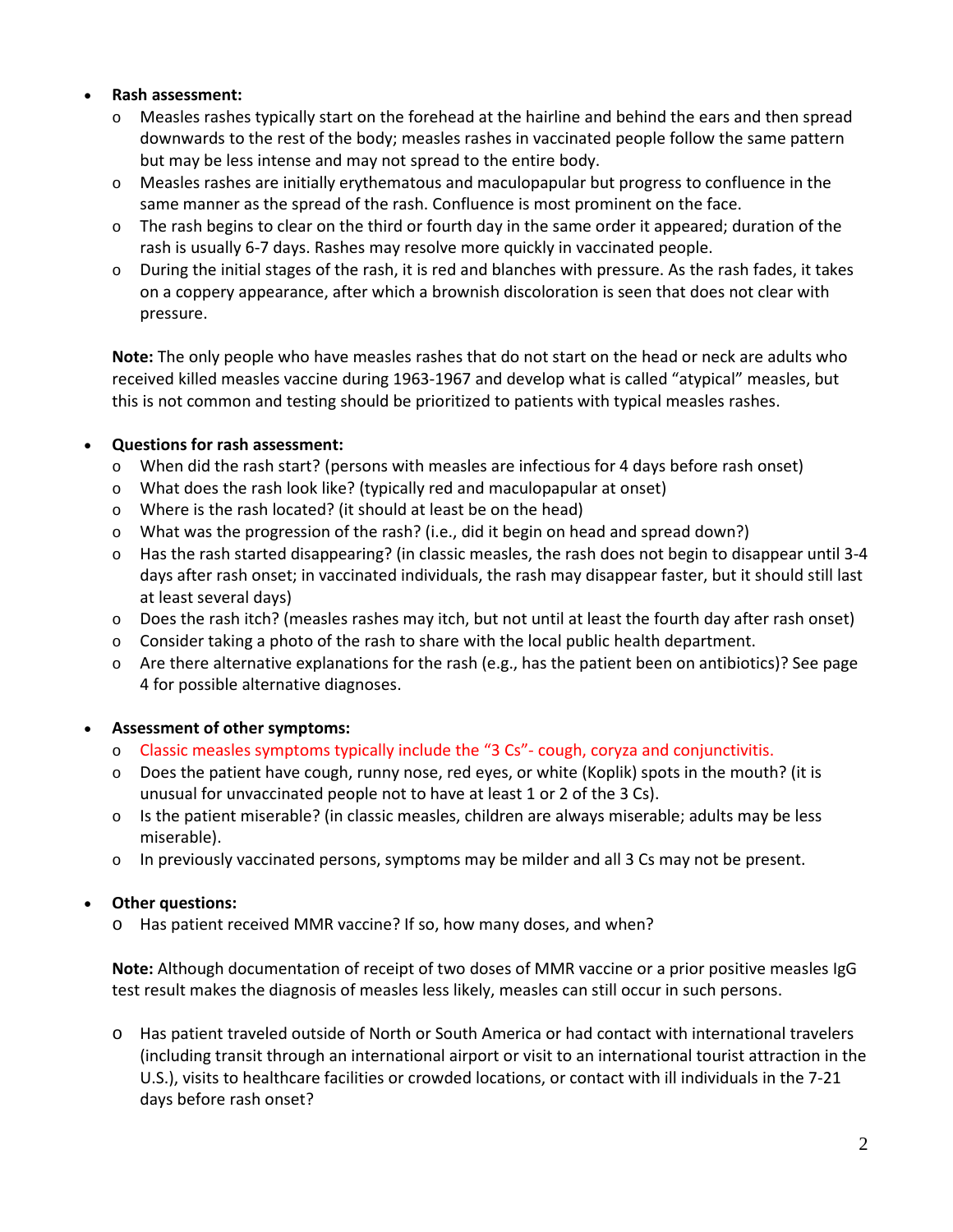o Are any high-risk situations present? (e.g. patient attends childcare setting with infants or has visited other healthcare facilities while ill).

**Note:** Approximately 5% of children who receive MMR vaccine may develop a vaccine-related rash and fever, typically 6-12 days after receipt of vaccine. These rashes can look like classic measles and children can appear quite ill. If such children are tested for measles, they will likely be PCR and IgM positive for measles. However, genotyping can be done to determine whether the virus is wild or vaccine-type.

# **Laboratory testing for suspect measles cases**

### • **Collect specimens for measles testing:**

- o For patients presenting  $\leq$ 7 days of rash onset:
	- Obtain a throat swab (preferred over NP swab) and urine for PCR testing. CDPH is prioritizing PCR testing, rather than serology for patients who present  $\leq$ 7 days of rash, rather than collection of a blood specimen.
	- Use a viral culturette to perform throat swab and place into viral transport media.
	- **Collect 50-100 ml of urine in a sterile centrifuge tube or urine specimen container.**
- o If patient presents >7 days of rash onset:
	- **D** Obtain urine for PCR testing and blood for serology.
	- Collect 50-100 ml of urine in a sterile centrifuge tube or urine specimen container.
	- **Draw 7-10 ml blood in a red-top or serum separator tube; spin down serum if possible.** NOTE: capillary blood (approximately 3 capillary tubes to yield 100 µl of serum) may be collected in situations where venipuncture is not preferred, such as children <1 year of age.
- o Please arrange for measles testing at a public health laboratory; use of commercial labs may delay testing.
- o **Do not submit specimens to a public health laboratory without first informing or consulting with the local health department.** California reporting rules require notification of the local health department by telephone immediately if measles is suspected. See: [http://www.cdph.ca.gov/HealthInfo/Documents/Reportable\\_Diseases\\_Conditions.pdf](http://www.cdph.ca.gov/HealthInfo/Documents/Reportable_Diseases_Conditions.pdf)

### **Isolate suspect measles patients**

**If measles is suspected** (complete infection control guidance at: [http://tinyurl.com/lfpk3yn\)](http://tinyurl.com/lfpk3yn):

- 1. Mask suspect measles patients immediately. If a surgical mask cannot be tolerated, other practical means of source containment should be implemented (e.g., place a blanket loosely over the heads of infants and young children suspected to have measles when they are in the waiting room or other common areas).
- 2. Do not allow suspect measles patients to remain in the waiting area or other common areas; isolate them immediately in an airborne infection isolation room if one is available. If such a room is not available, place patient in a private room with the door closed. For additional infection control information, please see the CDC "Guideline for Isolation Precautions" at: <http://www.cdc.gov/hicpac/2007IP/2007isolationPrecautions.html>
- 3. If possible, allow only healthcare personnel with documentation of 2 doses of live measles vaccine or laboratory evidence of immunity (measles IgG positive) to enter the patient's room.
- 4. Regardless of immune status, all healthcare personnel entering the patient room should use respiratory protection at least as effective as an N95 respirator per CalOSHA requirements.
- 5. If possible, do not allow susceptible visitors/staff in the patient room.
- 6. Depending on the number of air changes per hour (see information in link above), do not use the examination room for up to one hour after the possibly infectious patient leaves.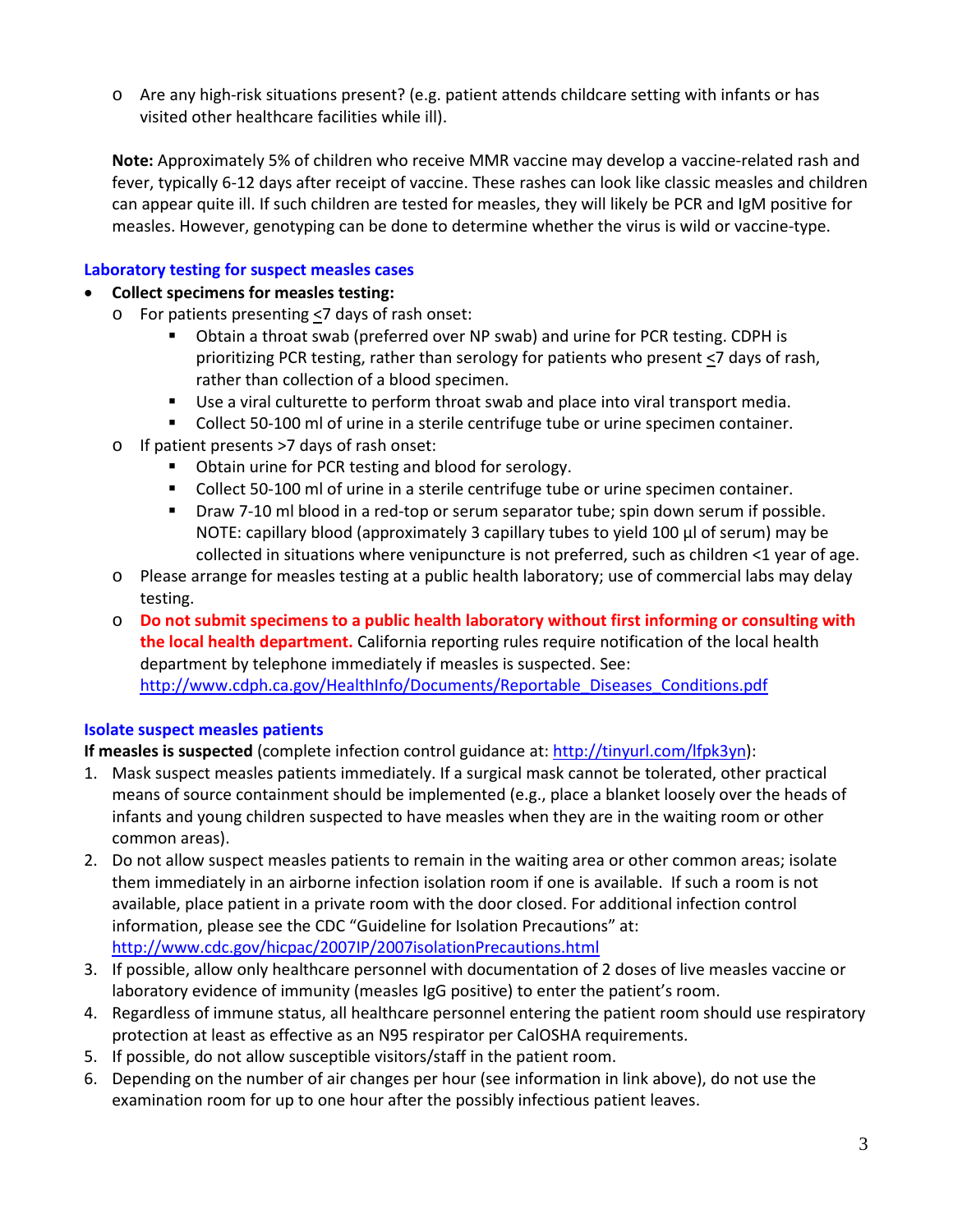- 7. If possible, schedule suspect measles patients at the end of the day. When given advance notice, some providers have seen and collected specimens from patients outside the outpatient setting, e.g., cars, garages.
- 8. Notify any location where the patient is being referred for additional clinical evaluation or laboratory testing about the patient's suspect measles status and do not refer suspect measles patients to other locations unless appropriate infection control measures can be implemented at those locations.
- 9. Instruct suspect measles patients and exposed persons to inform all healthcare providers of the possibility of measles prior to entering a healthcare facility so that appropriate infection control precautions can be implemented.
- 10. Make note of the staff and other patients who were in the area during the time the suspect measles patient was in the facility and for one hour after the suspect measles patient left. If measles is confirmed in the suspect measles patient, exposed people will need to be assessed for measles immunity.

# **Post-exposure prophylaxis (PEP) for susceptible people exposed to measles**

- Please consult with your local health jurisdiction regarding appropriate administration of PEP.
	- o MMR vaccine can be administered within 72 hours of exposure.
	- o Immune globulin (intramuscular or intravenous, depending on patient) can be administered through day 6 after exposure.
	- o Information about the use of immune globulin for measles PEP is available at: <http://www.cdph.ca.gov/HealthInfo/discond/Documents/CDPHIGforMeaslesPEP.pdf>

# **Alternative diagnoses to consider for persons with fever and rash:**

- **Drug eruption**: history of current or recent medication, especially an antibiotic
- **Other non-infectious rashes**: hives or atopic dermatitis with coincidental febrile illness
- **Varicella (chicken pox)**: vesicular lesions on erythematous base
- **Enteroviruses (e.g., hand-foot-and-mouth disease)**: oral ulcers, rash on hands, feet, buttocks
- **Mononucleosis syndrome (EBV, CMV, HIV)**: risk factors (young adulthood, MSM, IDU), sore throat or tonsillitis, prominent adenopathy, splenomegaly, atypical lymphocytosis
- **Parvovirus B-19 (also known as erythema infectiosum, or 5th disease)**: slapped cheek appearance in children, arthritis and diffuse rash in adults
- **HHV-6 (also known as roseola infantum, exanthem subitum, or 6th disease)**: disease of very young children (usually under 2 years of age), high fever followed by defervescence and the appearance of rash on trunk
- **Rubella (German measles)**: history of international travel; mild illness with low-grade fever; arthralgias prominent in adults; prominent postauricular, posterior cervical, and suboccipital adenopathy
- **Streptococcal infection (with scarlet fever rash)**: sore throat, "sandpapery" rash, circumoral pallor, strawberry tongue, positive strep test
- **Meningococcemia**: abrupt onset of flu-like illness with marked myalgias (especially the legs); skin evolves from pallid or mottled with cold hands to petechial then hemorrhagic rash, severe headache and mental status change if meningitis present
- **Kawasaki disease**: children <5 years, fissured lips, strawberry tongue, erythema and edema of hands and feet, periungual desquamation, adenopathy
- **Travel-, animal-, and tick-related**: broad differential diagnosis of fever and rash